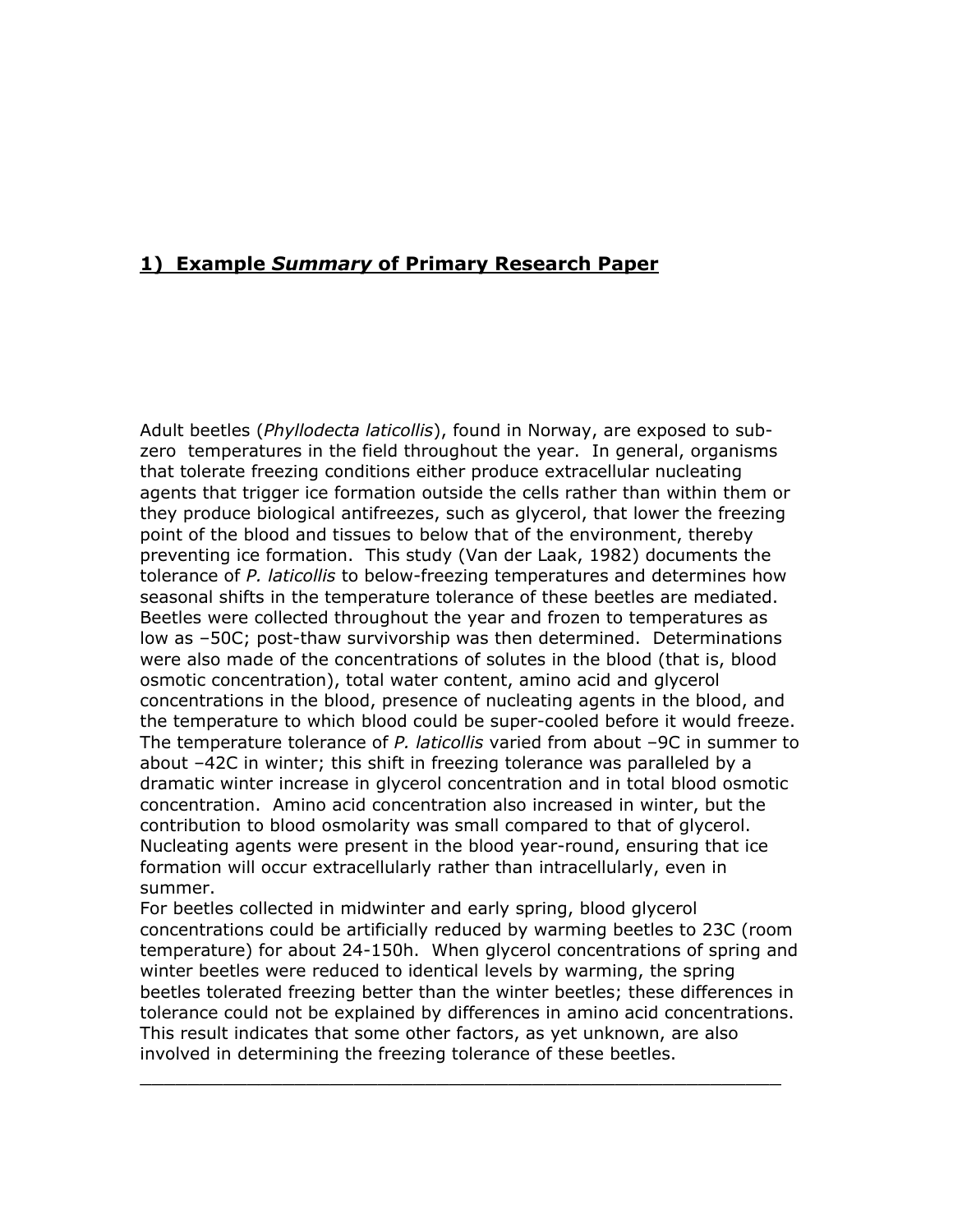Notice that this summary condenses a seven-page paper and translates it into a cogent and clear synopsis. Note the **absence** of technical jargon, direct quotations and dense sentences. The student has distilled this paper down into clear statements of the main purpose of the study, experimental method, main findings and interpretation of the results. If you can summarize the main points of your paper clearly and *in your own words*, it demonstrates actual understanding of the content of the study. (Be aware that it is very obvious to the reader when you have little to no understanding of the main points of the paper you chose to critique!) If you cannot write a clear summary, you absolutely cannot begin to critique the paper.

## **2) Example** *summary and critique* **of primary research paper**

The fertilized eggs of marine snails are often enclosed in complex, leathery egg capsules with 30 or more embryos being confined within each capsule. The embryos develop for 1 or more weeks before leaving the capsules. The egg capsules of intertidal species potentially expose the developing embryos to thermal stress, osmotic stress, and dessication stress. This paper (Kinehcep, 1982) describes the ability of such egg capsules to protect developing embryos from low-salinity stress, such as might be experienced at low tide during a rainstorm.

Two snail species were studied: *Nucella lamellosa* and *N. lima*. Embryos were exposed at 10-12C either to full-strength seawater (control conditions) or to 10-12% seawater solutions (seawater diluted with distilled water). The ability of egg capsules to protect the enclosed embryos from low-salinity stress was assessed by placing intact egg capsules into the test solutions for up to 9h, returning the capsules to full-strength seawater, and comparing subsequent embryonic mortality with that shown by embryos removed from capsules and exposed to the low-salinity stress directly.

Encapsulated embryos exposed to the low salinities suffered less than 2% mortality, even after low-salinity exposures of 9h duration. In contrast, embryos exposed directly to the same test conditions for as little as 5h suffered 100% mortality. All embryos survived exposure to control conditions for the full 9h, showing that removal from the capsules was not the stress killing the embryos in the other treatments. Sampling capsular fluid at various times after capsules were transferred to the diluted seawater. Kinehcep found that the concentration of solutes within capsules fell to near that of the surrounding water within about 1h after transfer.

**This study clearly demonstrates** the protective value of the egg capsules of 2 snail species faced with low-salinity stress. **However, Kinehcep was unable to explain how** egg capsules of these 2 species protect the